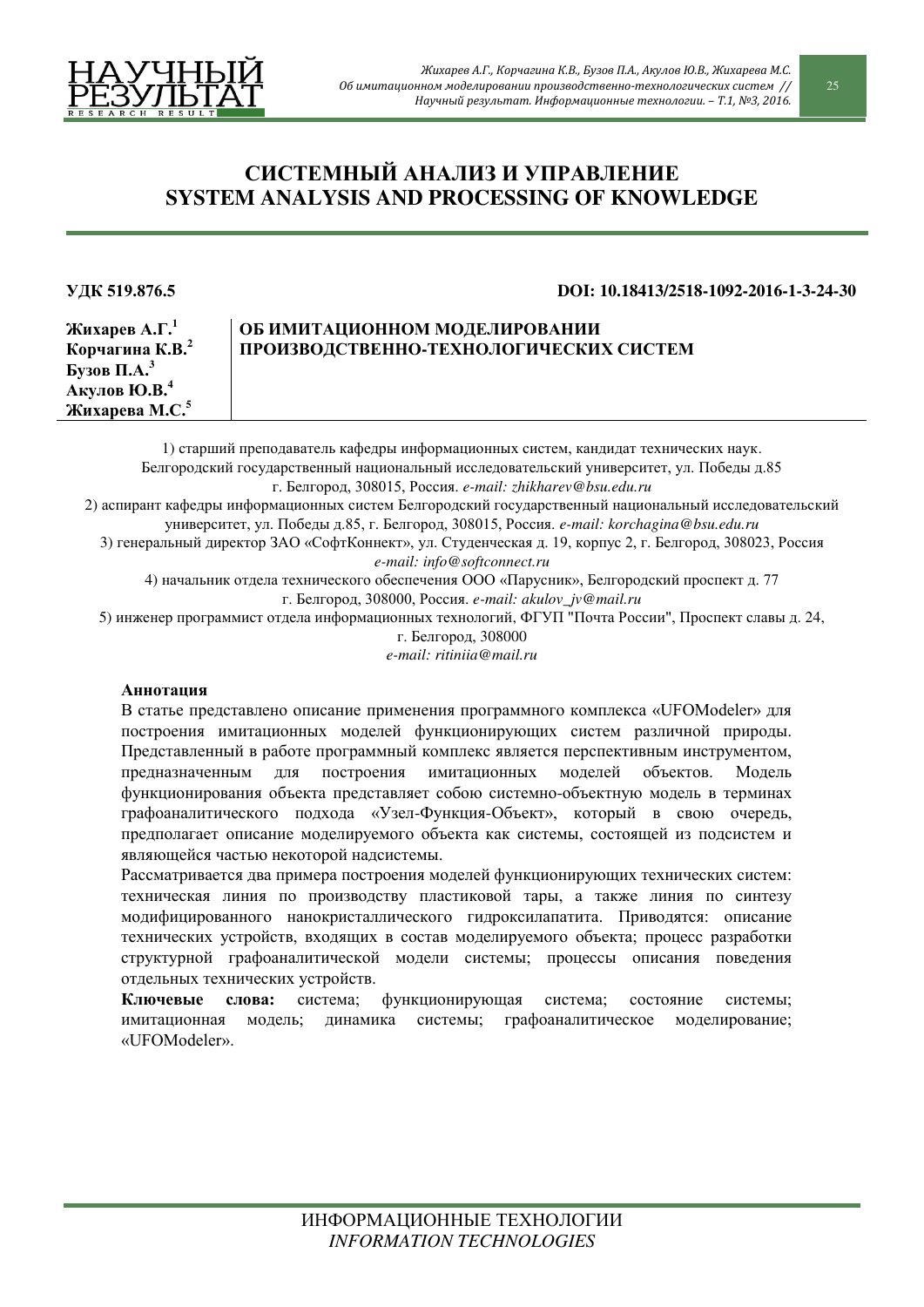

**UDC 519.876.5** 

**Zhikharev A.G.<sup>1</sup> Korchagina K.V.<sup>2</sup> Buzov P.A.<sup>3</sup> Akulov Yu.V.<sup>4</sup> Zhikhareva M.S.<sup>5</sup>**

# **ABOUT SIMULATION MODELING OF PRODUCTION AND TECHNOLOGICAL SYSTEMS**

1) Candidate of Technical Sciences, Senior Lecturer, Department of Information Systems, Belgorod State National Research University, 85 Pobedy St., Belgorod, 308015, Russia *e-mail: zhikharev@bsu.edu.ru*  2) Postgraduate Student, Department of Information Systems, Belgorod State National Research University, 85 Pobedy St., Belgorod, 308015, Russia *e-mail: korchagina@bsu.edu.ru* 

3) Director of ZAO "Softconnect" (Close Joint-stock Company), 19-2 Studencheskaya St., Belgorod, 308023, Russia *e-mail[: info@softconnect.ru](http://softconnect.ru/)* 

4) Head of Technical Maintenance Department, OOO "Parusnik" (Limited Liability Company),

77 Belgorodskiy Ave., Belgorod, 308000, Russia, *e-mail: akulov\_jv@mail.ru* 

5) Software Engineer, Department of Information Technologies, Pochta Rossii Federal State Unitary Enterprise,

24 Slavy Ave., Belgorod, 308000, Russia

*e-mail: ritiniia@mail.ru* 

## Abstract

The article describes the use of complex software "UFOModeler" to build simulation models of operating systems of different nature. The introduced software system is a promising instrument for construction of simulation models of objects. Model operation of the facility represents a system-object model in terms of the "Node-Function-Object" graphic-analytical approach, which in turn implies the description of the object being modeled as a system consisting of subsystems and which is part of a super-system.

We consider two examples of construction of models of functioning of technical systems: a technical production line of plastic containers, as well as a line on the synthesis of modified nanocrystalline hydroxyapatite. We provide: a description of technical devices that make up the modeled object; the development process of the graphic-analytical structural system model; the processes describing the behavior of certain technical devices.

**Keywords:** system; operating system; system state; simulation model; system dynamics; graphicanalytical modeling; "UFOModeler".

## **Введение**

В последние годы имитационное моделирование стало одним из распространенных методов исследования функционирующих систем. Существует немало программных средств и инструментов имитационного моделирования, направленных на то, чтобы уменьшить трудоемкость построения имитационных моделей. В настоящей работе для разработки имитационных моделей функционирующих систем, предлагается использование метода системно-объектного имитационного моделирования и соответствующего программного инструментария «UFOModeler» (Свидетельство о регистрации ПО № 2015663240,<br>http://http://ufomodeler.ru/). разработанного с [http://http://ufomodeler.ru/](http://http/ufomodeler.ru/)), разработанного с применением системного подхода «Узел-Функция-Объект» [1] и исчисления объектов Абади-Кардели [5].

Данный программный инструментарий позволяет создавать модели организационноделовых и производственно-технологических систем, вычислять интересующие показатели процесса функционирования системы в режиме реального времени за счет реализации функционала системы в виде скрипта, описывающего преобразование входных параметров системы в выходные. Фактически, имитанионная молель системы состоит из отдельных исполняемых блоков программы. Использование конструкции «Узел-Функция-Объект» [3, 4] позволяет описать процесс системно (его структурные, функциональные и объектные характеристики).

Имитация функционирования системы в «UFOModeler» осуществляется путем выполнения следующих шагов: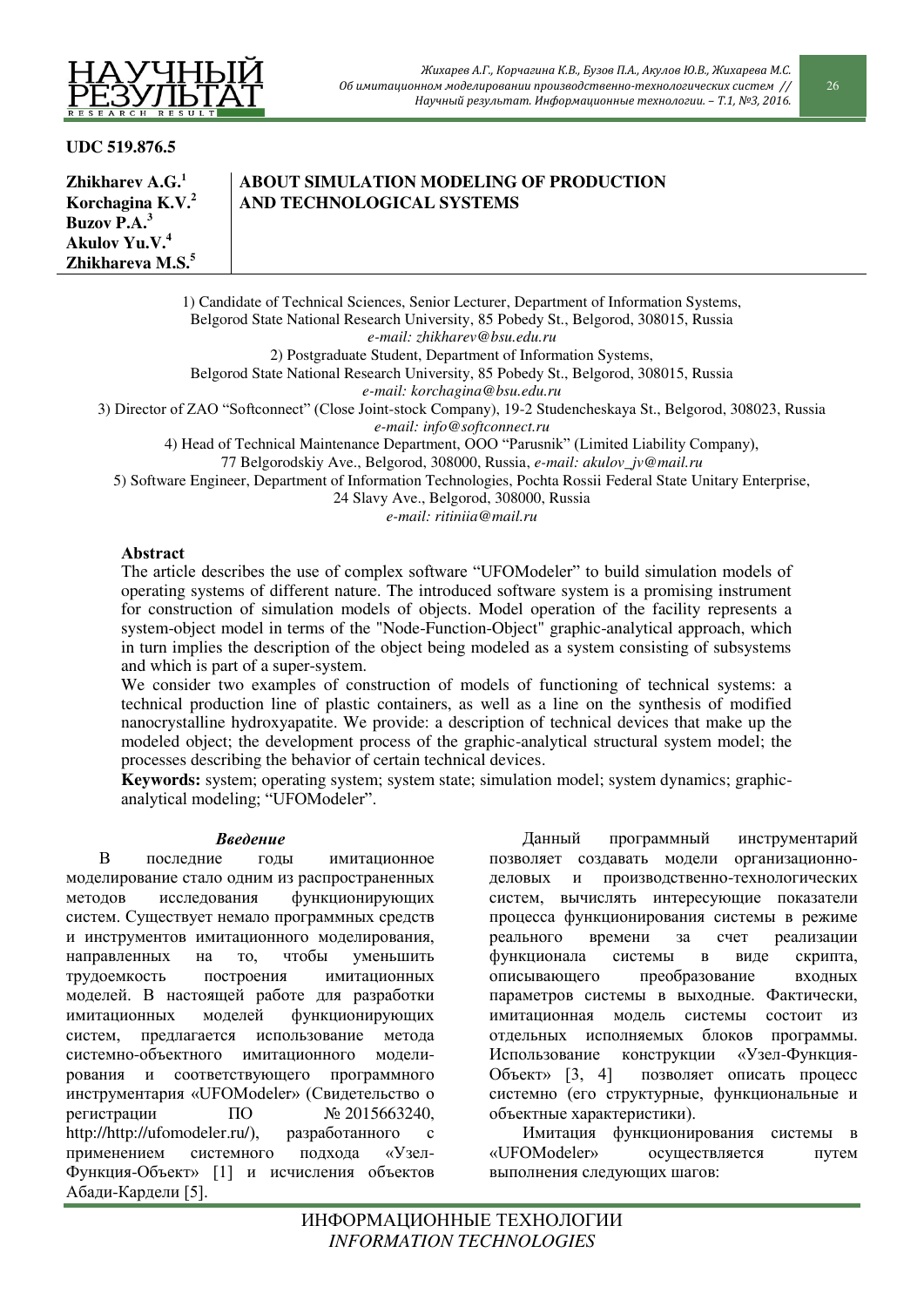

- построение контекстной модели анализируемого процесса;

- определение функциональных узлов и построение иерархической УФО-модели системы;

- описание функционирования подсистем моделируемого объекта с применением языка УФО-скрипт;

- проведение имитации функционирования системы, которая происходит путем инициализации контекстных потоковых объектов (соответствующих входным связям контекстного процесса), значения которых передаются в поля соответствующих узловых объектов и вызывают методы (функции) узловых объекта, описанные с использованием языка УФО-скрипт.

Работоспособность метода и программного средства проверены путем моделирования ряда технологических линий. Рассмотрим два примера создания имитационной модели функционирующей системы.

# $I.$  Моделирование технологической линии по производству пластиковой тары

Рассматриваемая технологическая линия состоит из перечисленных ниже агрегатов (технических объектов):

1. Экструдер, который производит пленку для последующей формовки изделия. Используется экструдер Алеко Миди 1100-55. На вход экструдера подаются гранулы ПВД (полиэтилен высокого давления) со следующими физическими характеристиками:

- плотность 900-930 кг/м3;
- температура плавления 100-115 градусов Цельсия.

После подачи гранул в подготовительный бункер экструдера, гранулы распределяются по камерам нагревания с помощью специального шнека, после чего под давлением формируется пленка с заданной толщиной. Экструдер Алеко Миди 1100-55 имеет производительность  $200$  κ $r$ /час.

2. Печь, в которую подается пластиковое полотно и нагревается до определенной температуры, что необходимо для придания конечным изделиям соответствующей формы. Печь является комплектующим устройством термоформовочной машины HSC-660A.

3. Термоформовочный агрегат в виде двух рядов форм для стаканчиков, в которые полотно засасывается под давлением. Представляет собою часть машины HSC-660A.

4. Устройство охлаждения заготовок, предназначенное для охлаждения заготовок, являющееся агрегатом машины HSC-660A.

5. Триммер, который вырезает готовые стаканчики из общего полотна. Представляет собою часть машины HSC-660A.

6. Гранулятор, выполняющий повторную переработку обрезных отходов триммера в гранулы. В моделируемой линии используется гранулятор Антей 60, с максимальной мошностью  $70 \text{ кг в час.}$ 

На первом этапе разработки имитационной модели функционирования технологической линии с помощью предлагаемого метода и программного инструмента строится визуальная графоаналитическая модель данной линии в виде набора узловых объектов, соответствующих ее агрегатам, которые связаны между собой потоковыми объектами, соответствующими реальным потокам элементов между агрегатами  $[1, 2, 3]$ . Формально, средствами исчисления объектов Абади-Кардели потоковые объекты описываются следующим образом:

$$
a_i = [l_j = b_j],
$$
 (1.1)

где:

- ai – имя потокового объекта;

 $-$  lj = bj – поля lj потокового объекта ai c некоторыми значениями bj.

В рамках рассматриваемого проекта были выделены следующие потоковые объекты:

- Гранулы ПЭВД [вес] – вес гранул измеряется в граммах;

- Пленка ПЭВД [длина, ширина] – значения представляются в миллиметрах;

- Нагретая пленка [длина, ширина] – значения представляются в миллиметрах;

- Заготовка [количество];

Охлажденная заготовка [количество];

- Готовая продукция [количество];

- Отходы триммера [вес] – вес измеряется в граммах;

- Гранулы ПЭВД (отход) [вес] – вес измеряется в граммах.

В соответствии с описанной выше процедурой функционирования технологической линии по производству пластиковой тары была разработана представленная на рисунке 1 ее графоаналитическая модель. Представленная на данном рисунке, диаграмма технологической линии определяет границы модели и показывает последовательность преобразования одних потоковых объектов в другие.

На следующем этапе для каждого узла разрабатывается скрипт (на языке УФО-скрипт), описывающий процесс (функцию) преобразования входных потоковых объектов в выходные. Для каждой функции создается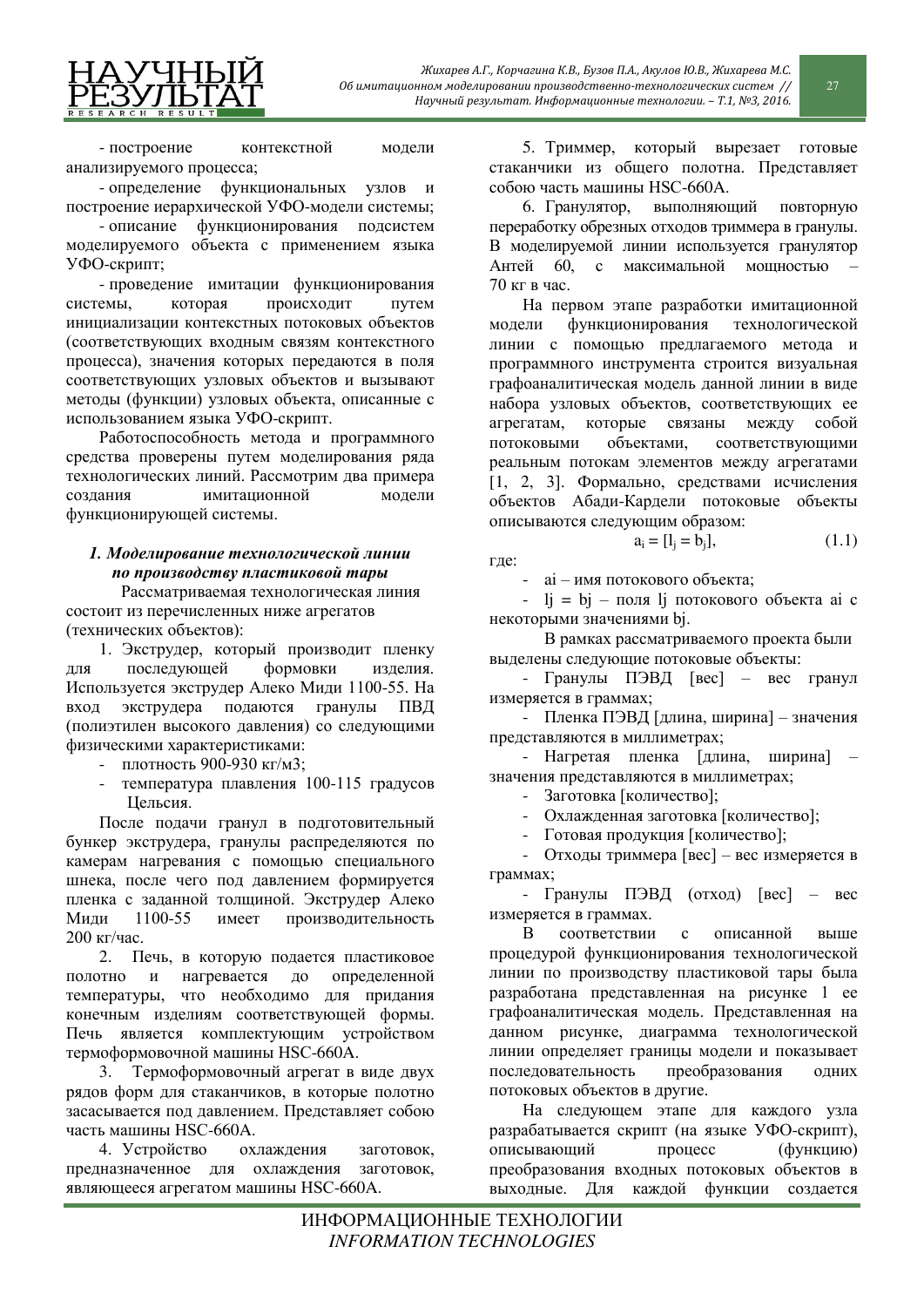

объект, который ее реализует. В рассматриваемом случае объектами являются технические

устройства, которые реализуют функционалы үзлов.



Рис. 1. Модель технологической линии *Fig. 1.* Production line model

Для моделирования работы экструдера зададим дискретный временной интервал для отсчета, который в разрабатываемой модели будет равен 1 секунде. Далее необходимо рассчитать, сколько миллиметров пленки производит экструдер в секунду с учетом использования вышеописанного сырья с заданной плотностью и требуемыми параметрами полотна

на выходе, предназначенного для изготовления пластиковой тары. Заранее известно, что вес пленки плошалью в 1 кв. м. и толшиной в 1 мм равен 1340 гр. Применяя язык описания функциональных узлов УФО-скрипт, разработан скрипт, описывающий работу экструдера (см. p<sub>HC</sub>. 2).



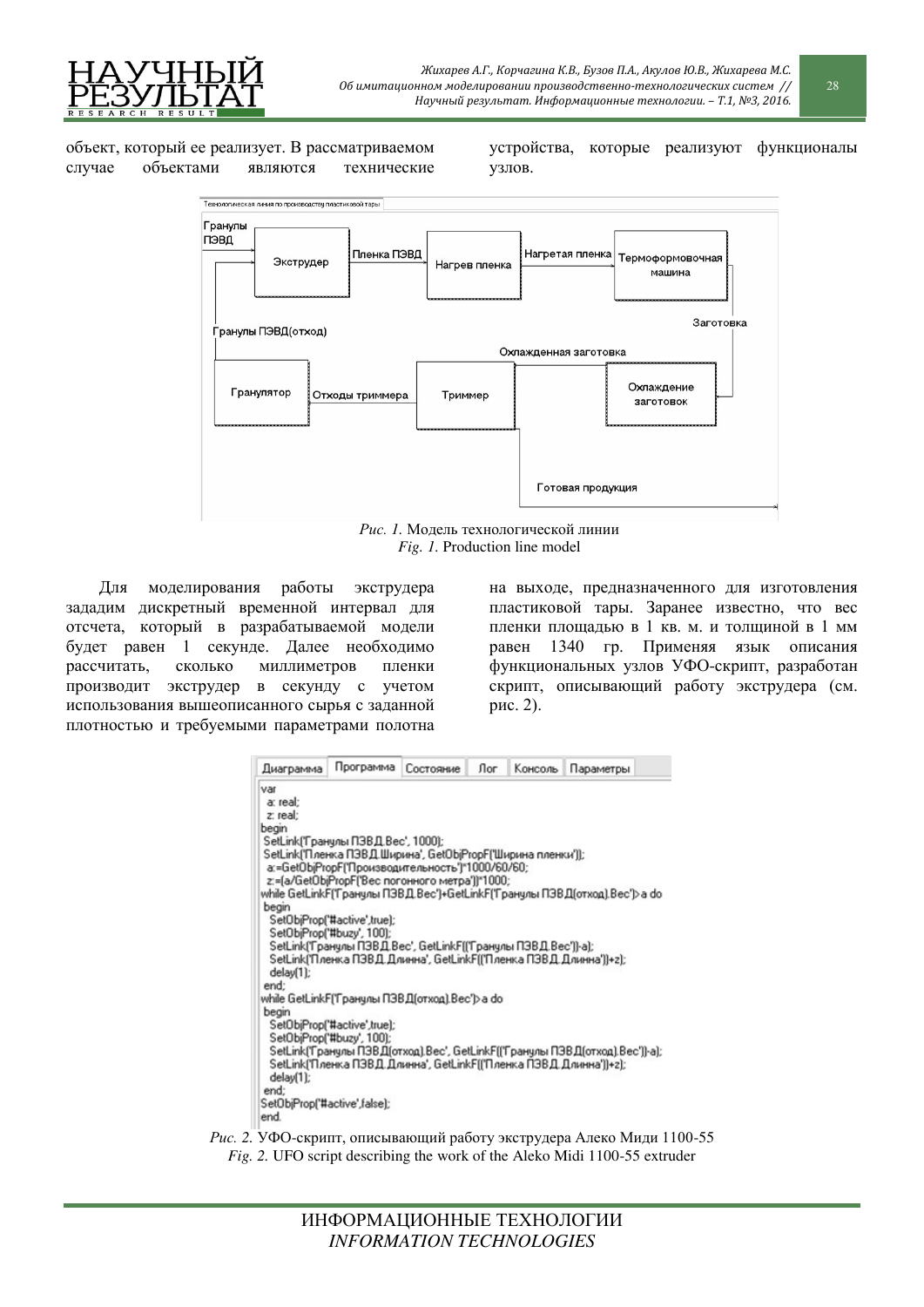По аналогии с моделированием функционирования экструдера, были описаны все перечисленные агрегаты, участвующие в технологической линии, после чего была получена имитационная модель технологической линии по производству пластиковых стаканчиков. Общий вид модели показан на рисунке 3.



Рис. 3. Имитационная модель технологической линии *Fig. 3.* The process line simulation model

С помощью полученной модели проведен ряд экспериментов, которые позволили сделать следующие выводы.

1. Гранулятор, участвующий в технологической линии, загружен не постоянно, но, фактически, работает постоянно при включенной линии, перерабатывая небольшое количество отходов триммера отдельными порциями. Таким образом, если установить некий бункер определенного размера, в который будут поступать отходы триммера и как только этот бункер будет наполнен – подключать гранулятор, тогда на работу линии будет затрачено меньше электроэнергии.

2. Значение (загрузка) узлового объекта между печью и термоформовочной машиной постоянно растет, это говорит о том, что термоформовочная машина не позволяет обработать необходимое количество пленки. Таким образом, можно снизить мощность работы печи или увеличить мощность термоформовочной машины, что повысит общую производительность линии.

#### $2.$  Моделирование технологической линии по производству модифицированного **нанокристаллического гидроксилапатита**

Рассмотрим процедуру разработки имитационной модели технологического процесса производства модифицированного

нанокристаллического гидроксилапатита (МНГАП), выполненной при поддержке ООО «Наноаппатит», включающую представленные ниже этапы.

На этапе водоподготовки работа выполняется в установке получения очищенной воды аналитического качества УПВА-5 – листилляторе (количество потребляемой исходной воды 36 л/ч, номинальная потребляемая мощность – не более 3,6 кВт, производительность 15дм3/ч). Электропроводность полученной воды составляет1-1,6 мкСм/см.

На этапе подготовки сырья выходными продуктами являются раствор  $Ca(OH)$ , и  $H_3PO_4$ . Для получения данных растворов происходит смешивание сухого Ca(OH)<sub>2</sub> и H<sub>3</sub>PO<sub>4</sub> с водой в емкостях СМУ-150.

Далее раствор  $Ca(OH)_2$ , раствор  $H_3PO_4$  и реагенты поступают в реактор для синтеза МНГАП – емкость СМУ-100, мотор-редуктор, где происходит смешивание всех компонентов для передачи на следующий этап – созревание МНГАП, где в специальной емкости (резервуар технологический РТ-150) происходит созревание и отстаивание МНГАП.

После этого созревший МНГАП попадает в центрифугу, разделяющую различные по консистенции и плотности вещества. После центрифуги сухой МНГАП переходит на стадию сушки, жидкий – на стадию концентрирования.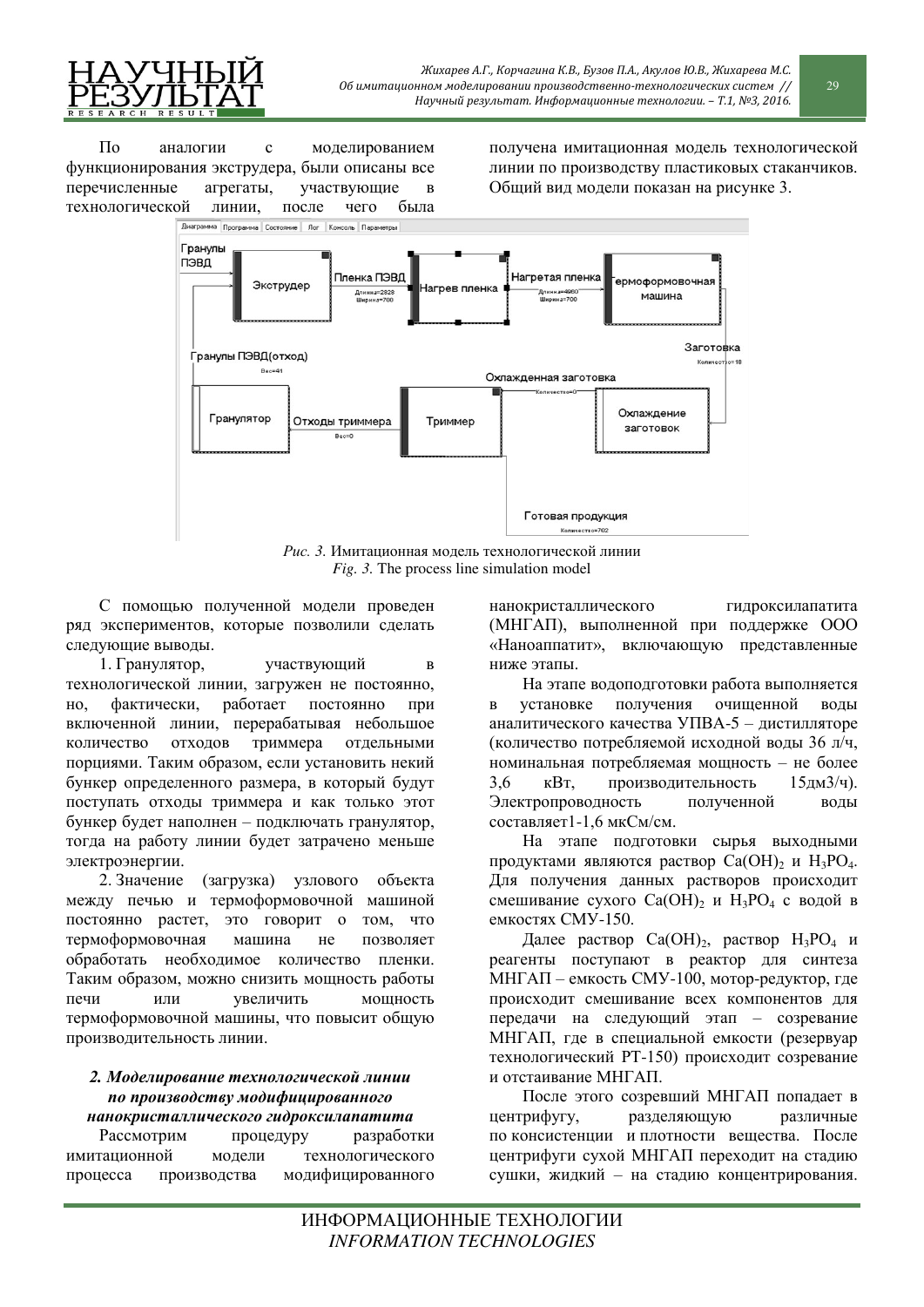

После прохождения данных этапов готовый продукт расфасовывается, маркируется и упаковывается.

На основе анализа технологической схемы производства МНГАП были выделены следующие потоковые объекты:

- $\overline{B}$   $\overline{O}$   $\overline{A}$   $\overline{B}$
- концентрированный МНГАП;

МНГАП; – МНГАП концентрированный во флаконе; – МНГАП сухой расфасованный; -МНГАП упакованный; – синтезированный МНГАП; – МНГАП для концентрирования; – МНГАП на сушку;

- $-H_3PO_4;$
- очищенная вода;
- реагенты;
- $Ca(OH)2;$
- сухой МНГАП;
- p-p H3PO4;
- часть НЗРО4:
- $p-p$   $Ca(OH)2$ ;
- часть Ca(OH)2;
- часть реагентов.

Для каждого узла, представленного на схеме (рисунок 4), с помощью языка УФО-скрипт описана функция, представляющая процесс

преобразования входящего потокового объекта в выхоляший.

В данном узле происходит забор 2 единиц раствора Са(ОН)<sub>2</sub>, 1 единицы раствора Н<sub>3</sub>РО<sub>4</sub> и 0,5 единицы реагентов в секунду. Происходит перемешивание частей МНГАП в течение времени  $t = 20$ . После перемешивания готовый продукт поступает на следующий узел в объеме 3,5 единицы синтезированного МНГАП в секунду.

На рисунке 4 представлено визуальное отображение изменения состояния узловых и потоковых объектов в ходе имитационного моделирования в конкретный момент времени.

При анализе работы объекта «Реактор для синтеза МНГАП» и узла «Подготовка сырья» выявлено, что производительность объекта «Реактор для синтеза МНГАП» ниже, чем скорость подготовки сырья, вследствие чего происходит простаивание растворов, что может влиять на их качество. Следовательно, для оптимизации производства необходимо повышение производительности реактора или уменьшение производительности узла «Подготовка сырья».



Рис.4. Момент выполнения процесса производства МНГАП *Fig. 4.* Moment of execution of the MNGAP production process

#### Заключение

Программный инструментарий UFOModeler является перспективным для использования при проведении имитационного моделирования

организационно-деловых и производственнотехнологических систем, позволяет описать производственные системы со структурной, организационной и функциональной точек